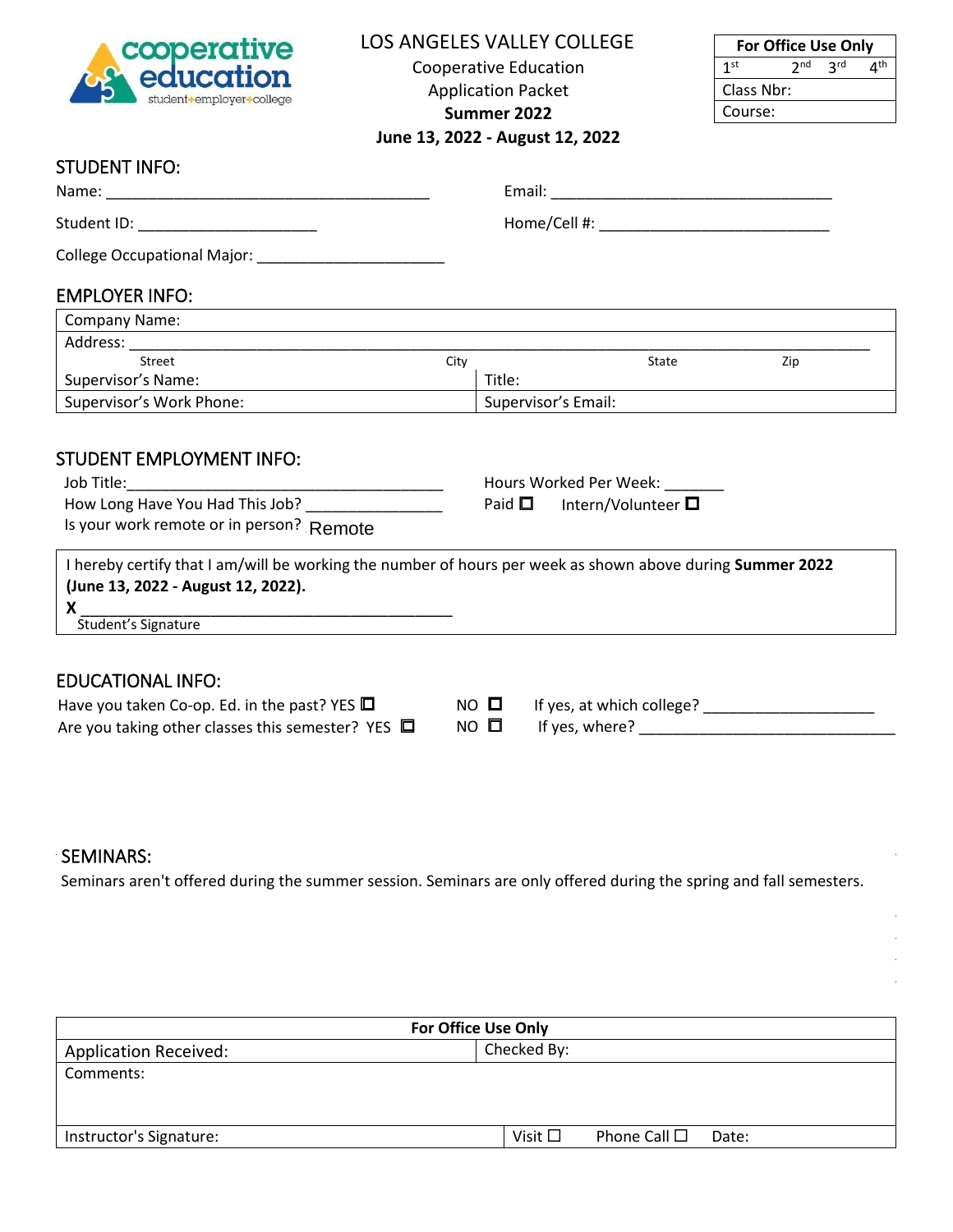### COOPERATIVE EDUCATION STUDENT EXPECTATIONS CONTRACT

- 1. Student must be employed, volunteering or interning *prior* to registering for Cooperative Education and provide a business card or pay stub verifying worksite and employment. Students who are self-employed, temporary, substitutes, informal childcare providers or home-care providers are ineligible. **Any change of employment or supervisor has to be reported to the Cooperative Education Office immediately.** If the student drops the course, their supervisor will be notified they are no longer part of the program.
- 2. During spring and fall semesters, student must be concurrently enrolled in and complete at least one additional class at LAVC or a U.S. accredited regional institution and must provide proof of enrollment. This regulation does not apply to winter and summer enrollment.
- 3. Student may earn up to 4 units of major-specific elective credit if their job is related to their declared major. Please note: this only applies to career, technical, and education majors. If the student's job is *not* related to their major or if the student has not declared a major, the student may earn up to 3 units of general credit only. The number of units a student can qualify for is based on the average number of hours a student works/interns, or volunteers. Work hours can only be counted once the student officially enrolls in the class. Banking hours is not allowed.

| <b>For Paid Positions</b>                 | <b>Weekly Average</b> | <b>Internship/Non-Paid Positions</b>        |        | <b>Weekly Average</b> |
|-------------------------------------------|-----------------------|---------------------------------------------|--------|-----------------------|
| 75 hours worked = $1$ unit > 4.5 hrs      |                       | 60 hours worked = $1$ unit                  |        | $> 3.75$ hrs          |
| 150 hours worked = $2$ units $\gt$ 9 hrs  |                       | 120 hours worked = 2 units                  |        | $> 7.5$ hrs           |
| 225 hours worked = $3$ units $\gt$ 14 hrs |                       | 180 hours worked = 3 units                  | $\geq$ | $11.5$ hrs            |
| $*300$ hours worked = 4 units > 18.5 hrs  |                       | $*240$ hours worked = 4 units $\rightarrow$ |        | - 15 hrs              |
| *work must be major-related               |                       | *work must be major-related                 |        |                       |

- 4. The Co-op. Ed. Application Packet must be submitted and approved by the Co-op Ed. Instructor before a permission code can be issued for enrollment. Students must also submit their learning agreement online through CollegeCentral.com/LAVC within **two days** of enrollment.
- 5. **Students enrolling in Co-op. Ed. for the first time at LAVC must** submit a written assignment that is provided at enrollment. They are required to complete and submit their written assignment **NO LATER THAN August 5, 2022**. Students can turn in assignments any time *prior* to the due date.
- 6. *All assignments must use college level English grammar, spelling and punctuation.* **Plagiarism and/or copying from another source results in a "0" for that assignment and will be reported to the college disciplinarian.** Grading is based on the total score of the assignment(s) completed by the student (up to 80 points) and the evaluation score submitted by the employer (up to 100 points). The grading scale is as follows:

| $153 - 180$ points = A | $126 - 152$ points = B | $108 - 125$ points = C | $90 - 107$ points = D |
|------------------------|------------------------|------------------------|-----------------------|
|------------------------|------------------------|------------------------|-----------------------|

#### **By signing this document, you acknowledge that you have read the above regulations.**

 I certify that I have read the above regulations. I understand that I am responsible for submitting assignments and necessary paperwork on time. It is my responsibility to withdraw/drop from this course in the event I cannot comply with the regulations in this program. Failure to do so may result in a final grade of an "F." I acknowledge receipt of a copy of this form.

STUDENT'S SIGNATURE: THE SIGNATURE: TYPE/PRINT NAME: DATE: